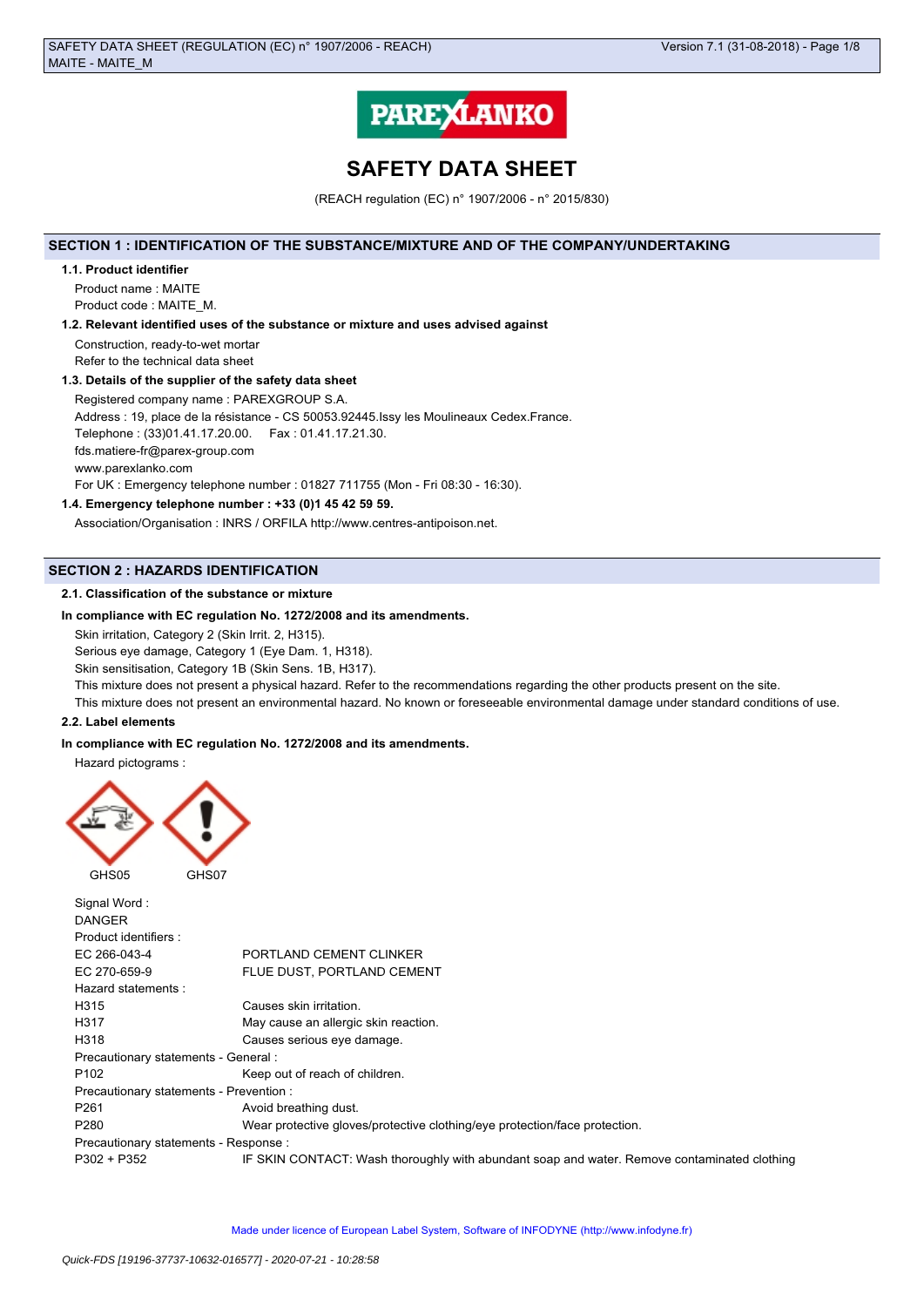| immediately. If skin irritation or rash occurs: Get medical advice/attention.                 |
|-----------------------------------------------------------------------------------------------|
| IF IN EYES: Rinse cautiously with water for several minutes. Remove contact lenses, if        |
| present and easy to do. Continue rinsing.                                                     |
| Immediately call a POISON CENTER or a doctor.                                                 |
| Precautionary statements - Disposal :                                                         |
| To eliminate the contents / packaging in a waste collection point.                            |
| Beforehand, the product should be inerted by hardening in the water and the packagings should |
| be completely emptied.                                                                        |
|                                                                                               |

## **2.3. Other hazards**

The mixture does not contain substances classified as 'Substances of Very High Concern' (SVHC) >= 0.1% published by the European CHemicals Agency (ECHA) under article 57 of REACH: http://echa.europa.eu/fr/candidate-list-table The mixture fulfils neither the PBT nor the vPvB criteria for mixtures in accordance with annexe XIII of the REACH regulations EC 1907/2006.

## **SECTION 3 : COMPOSITION/INFORMATION ON INGREDIENTS**

## **3.2. Mixtures**

## **Composition :**

| Identification               | (EC) 1272/2008         | Note  | $\%$                  |
|------------------------------|------------------------|-------|-----------------------|
| <b>INDEX: 2076</b>           |                        | $[1]$ | $50 \le x \% \le 100$ |
| CAS: 14808-60-7              |                        |       |                       |
| EC: 238-878-4                |                        |       |                       |
| <b>REACH: EXEMPTE</b>        |                        |       |                       |
|                              |                        |       |                       |
| QUARTZ                       |                        |       |                       |
| <b>INDEX: 2999</b>           | GHS07, GHS05           | $[1]$ | $10 \le x \% \le 25$  |
| CAS: 65997-15-1              | Dgr                    |       |                       |
| EC: 266-043-4                | Skin Irrit. 2, H315    |       |                       |
| <b>REACH: EXEMPTE</b>        | Skin Sens. 1B, H317    |       |                       |
|                              | Eye Dam. 1, H318       |       |                       |
| PORTLAND CEMENT CLINKER      | STOT SE 3, H335        |       |                       |
|                              |                        |       |                       |
| <b>INDEX: 2335</b>           |                        | $[1]$ | $2.5 \le x \% \le 10$ |
| CAS: 1317-65-3               |                        |       |                       |
| EC: 215-279-6                |                        |       |                       |
| <b>REACH: EXEMPTE</b>        |                        |       |                       |
|                              |                        |       |                       |
| NATURAL CALCIUM CARBONATE    |                        |       |                       |
| <b>INDEX: 2821</b>           | GHS07, GHS05           |       | $0 \le x \% \le 2.5$  |
| CAS: 68475-76-3              | Dgr                    |       |                       |
| EC: 270-659-9                | Skin Irrit. 2, H315    |       |                       |
| REACH: 01-2119486767-17-0003 | Skin Sens. 1B, H317    |       |                       |
|                              | Eye Dam. 1, H318       |       |                       |
| FLUE DUST, PORTLAND CEMENT   | <b>STOT SE 3, H335</b> |       |                       |
|                              |                        |       |                       |

(Full text of H-phrases: see section 16)

## **Information on ingredients :**

[1] Substance for which maximum workplace exposure limits are available.

#### **SECTION 4 : FIRST AID MEASURES**

As a general rule, in case of doubt or if symptoms persist, always call a doctor.

NEVER induce swallowing by an unconscious person.

## **4.1. Description of first aid measures**

#### **In the event of exposure by inhalation :**

Wash nose and throat with water (only if the victim is conscious). Remove the person outdoors to fresh air. In case of respiration trouble, consult a doctor.

#### **In the event of splashes or contact with eyes :**

Rinse IMMEDIATELY with plenty of water for at least 15 minutes holding the eyelids open. Move the eyes in every direction to make sure that all product traces have been removed. Consult an eye doctor.

## **In the event of splashes or contact with skin :**

Watch out for any remaining product between skin and clothing, watches, shoes, etc.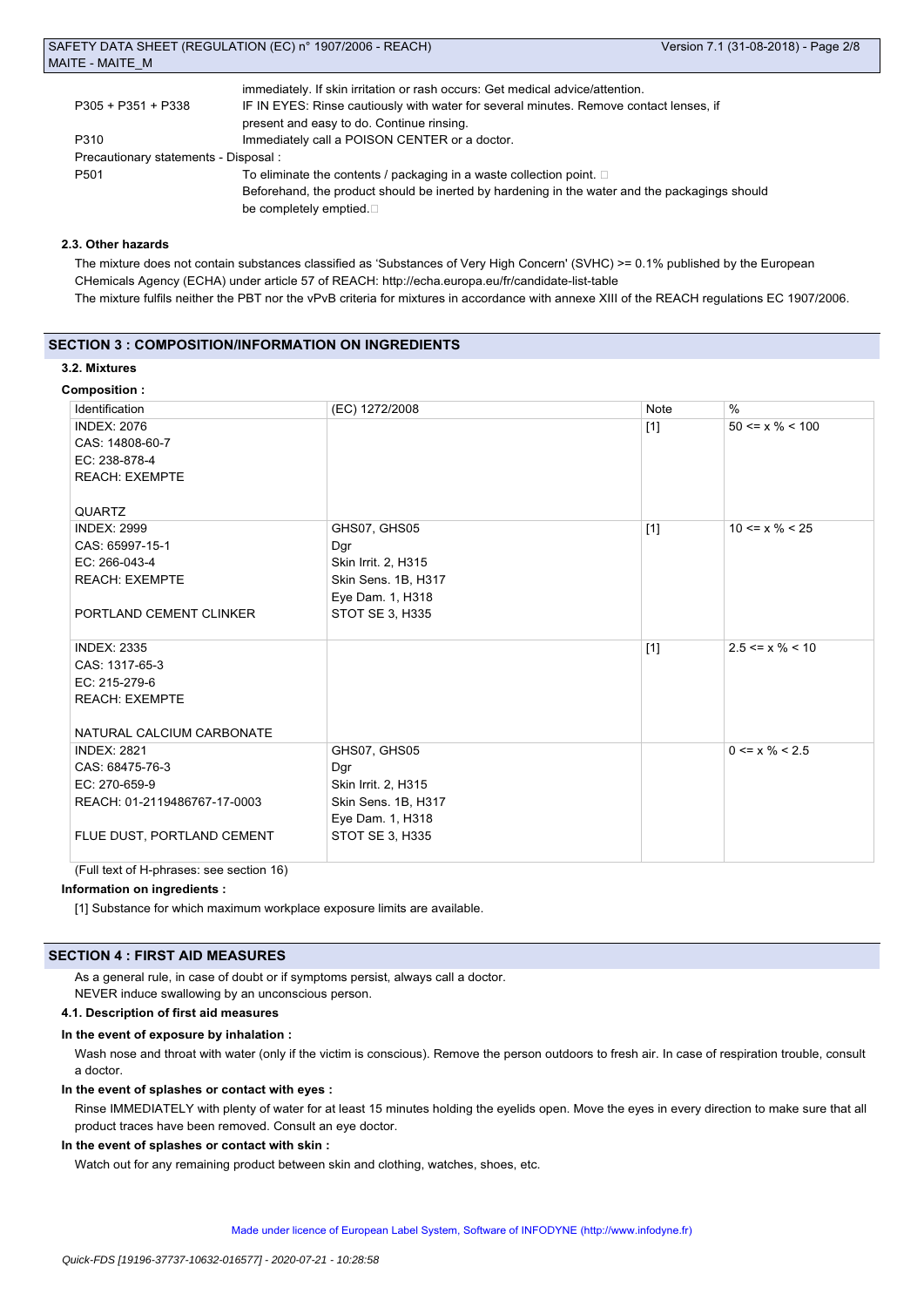In the event of an allergic reaction, seek medical attention.

If the contaminated area is widespread and/or there is damage to the skin, a doctor must be consulted or the patient transferred to hospital.

For dry powder, eliminate the dust and wash copiously with water. For wet powder, wash with a large amount of water.

#### **In the event of swallowing :**

For small quantities, rinse the mouth with water and seek medical advice. For large quantities, do not allow the person to drink, do not cause the person to vomit. Transfer the person to a hospital and show the product label or this material safety data sheet to the medical staff on duty.

## **4.2. Most important symptoms and effects, both acute and delayed**

No data available.

**4.3. Indication of any immediate medical attention and special treatment needed**

#### **Specific and immediate treatment :**

Wash copiously with water.

#### **SECTION 5 : FIREFIGHTING MEASURES**

Non-flammable.

#### **5.1. Extinguishing media**

No data available.

**5.2. Special hazards arising from the substance or mixture**

No data available.

#### **5.3. Advice for firefighters**

No data available.

#### **SECTION 6 : ACCIDENTAL RELEASE MEASURES**

#### **6.1. Personal precautions, protective equipment and emergency procedures**

Consult the safety measures listed under headings 7 and 8.

#### **For non first aid worker**

Avoid contact with eyes and skin and breathing dust. Use the product with suitable working clothes (goggles, working-suit, boots,...) and wear a dust mask in case of dust in air.

#### **For first aid worker**

First aid workers will be equipped with suitable personal protective equipment (See section 8).

#### **6.2. Environmental precautions**

Use drums to dispose of waste recovered in accordance with applicable regulations (see heading 13). If the product contaminates waterways, rivers or drains, alert the relevant authorities in accordance with statutory procedures Avoid spilling of powder in large quantities into sewers and waterways.

#### **6.3. Methods and material for containment and cleaning up**

Collect product by machine and transfer to suitable container.

After setting, the product can be disposed of as an usual construction waste.

## **6.4. Reference to other sections**

No data available.

#### **SECTION 7 : HANDLING AND STORAGE**

Requirements relating to storage premises apply to all facilities where the mixture is handled. Individuals with a history of skin sensitisation should not, under any circumstance, handle this mixture.

#### **7.1. Precautions for safe handling**

Always wash hands after handling.

Remove and wash contaminated clothing before re-using.

The product should be handled in well-ventilated areas. Avoid the creation of dust. In case of airborne dust, use a powder mask.

#### **Recommended equipment and procedures :**

For personal protection, see section 8.

Observe precautions stated on label and also industrial safety regulations.

Avoid inhaling dust.

Avoid eye contact with this mixture at all times.

#### **Prohibited equipment and procedures :**

No smoking, eating or drinking in areas where the mixture is used.

Never open the packages under pressure.

#### **7.2. Conditions for safe storage, including any incompatibilities**

No data available.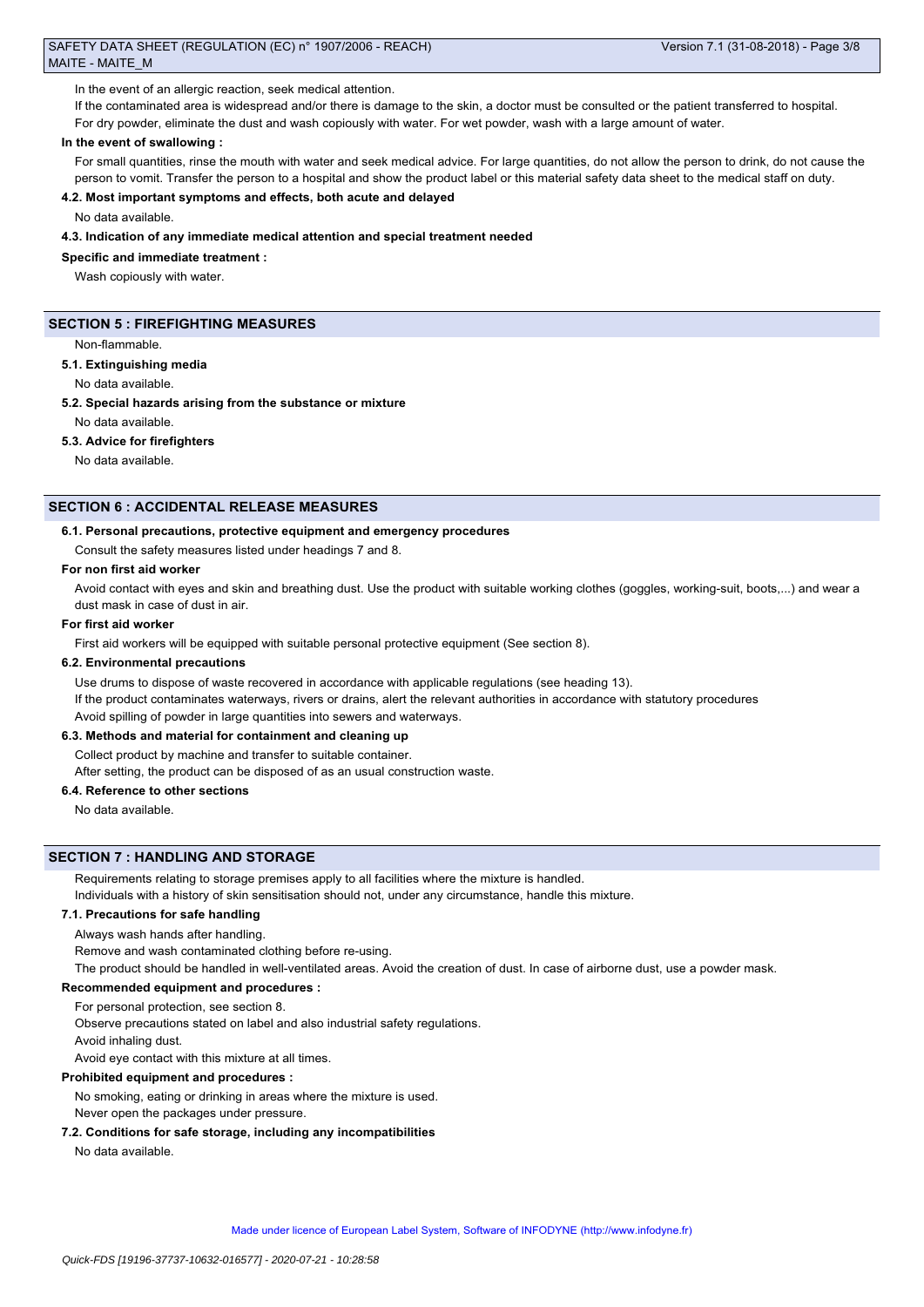# **Storage**

Keep out of reach of children.

# In dry conditions.

# **Packaging**

Always keep in packaging made of an identical material to the original.

# **7.3. Specific end use(s)**

No data available.

# **SECTION 8 : EXPOSURE CONTROLS/PERSONAL PROTECTION**

# **8.1. Control parameters**

# **Occupational exposure limits :**

## - Germany - AGW (BAuA - TRGS 900, 29/01/2018) :

| CAS                              | VME:                                     | VME:                           | <b>Excess</b> | <b>Notes</b> |            |  |
|----------------------------------|------------------------------------------|--------------------------------|---------------|--------------|------------|--|
| 65997-15-1                       |                                          | $5 \text{ mg/m}$ $3 \text{ E}$ |               | <b>DFG</b>   |            |  |
|                                  | - Belgium (Arrêté du 09/03/2014, 2014) : |                                |               |              |            |  |
| <b>CAS</b>                       | TWA :                                    | STEL:                          | Ceiling:      | Definition:  | Criteria : |  |
| 14808-60-7                       | $0,1 \,\mathrm{mg/m^3}$                  |                                |               |              |            |  |
| 65997-15-1                       | 10 mg/m $3$                              |                                |               |              |            |  |
| 1317-65-3                        | 10 mg/ $m3$                              |                                |               |              |            |  |
| - France (INRS - ED984 : 2016) : |                                          |                                |               |              |            |  |

| CAS        | VME-ppm: | VME-mg/m3: | $\mathsf{VLE}\text{-}\mathsf{p}\mathsf{p}\mathsf{m}$ . | $VLE-ma/m3$ : | Notes | TMP No:      |
|------------|----------|------------|--------------------------------------------------------|---------------|-------|--------------|
| 14808-60-7 |          | v.         |                                                        |               |       | 25<br>$\sim$ |
| 1317-65-3  |          | 10         |                                                        |               |       |              |

# - UK / WEL (Workplace exposure limits, EH40/2005, 2011) :

| CAS        | TWA :                | STEL:     | Ceiling: | Definition: | Criteria: |  |
|------------|----------------------|-----------|----------|-------------|-----------|--|
| 14808-60-7 | $0.3 \text{ mg/m}$ 3 |           |          |             | R         |  |
| 65997-15-1 | - ppm                | - ppm     |          |             |           |  |
|            | $4 \text{ mg/m}^3$   | - $mg/m3$ |          |             |           |  |
| 1317-65-3  | - ppm                | - ppm     |          |             |           |  |
|            | $4 \text{ mg/m}^3$   | - $mg/m3$ |          |             |           |  |

# **Derived no effect level (DNEL) or derived minimum effect level (DMEL):**

| Workers.                  |
|---------------------------|
| Inhalation.               |
| Short term local effects. |
| 3 mg of substance/m3      |
|                           |

## Workers.

| Inhalation.             |
|-------------------------|
| Short term local effect |
| 3 mg of substance/m3    |

## **8.2. Exposure controls**

## **Appropriate engineering controls**

Avoid contact with mucous membranes, eyes and hands.

Do not rub the eyes with dirty hands.

Anyone with a history of skin sensitisation must on no account handle such products.

## **Personal protection measures, such as personal protective equipment**

Pictogram(s) indicating the obligation of wearing personal protective equipment (PPE) :



Use personal protective equipment that is clean and has been properly maintained. Never eat, drink or smoke during use. Remove and wash contaminated clothing before re-using. Ensure that there is adequate ventilation, especially in confined areas.

## **- Eye / face protection**

Avoid contact with eyes.

Before handling powders or dust emission, wear mask goggles in accordance with standard EN166.

Prescription glasses are not considered as protection.

Envisage in the vicinity a clean water container or an ocular fountain in the event of projection in the eyes

In case of powder or paste splashing risk, use protective glasses goggles.

## **- Hand protection**

Wear suitable protective gloves in the event of prolonged or repeated skin contact.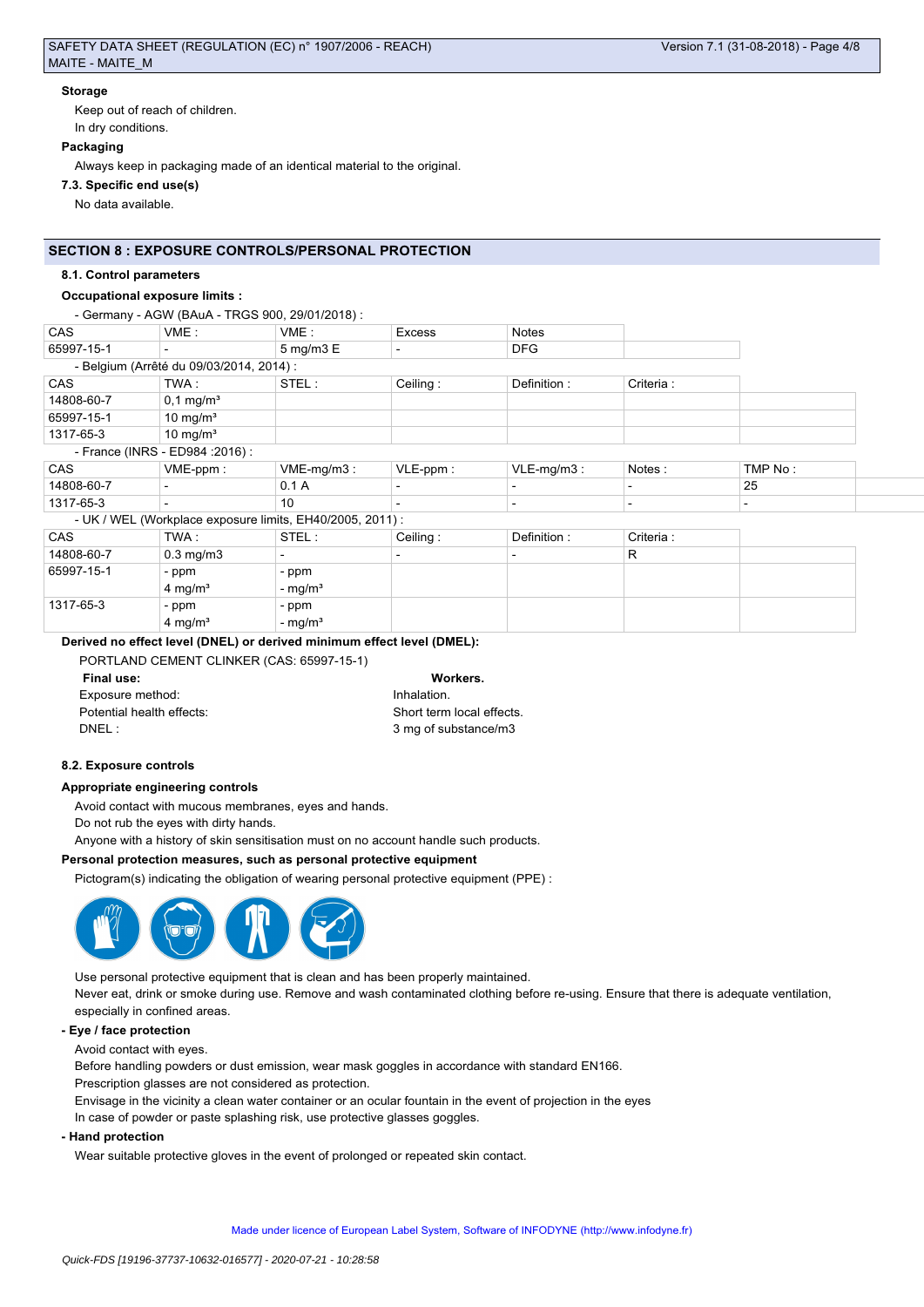Waterproof work gloves or creams.

#### **- Body protection**

Avoid skin contact.

Work clothing worn by personnel shall be laundered regularly.

After contact with the product, all parts of the body that have been soiled must be washed.

Closed working clothes protecting forearms in continuous with gloves. In case of kneeling work, waterproof kneepads are recommended. Protective "barrier" creams can be used. Avoid prolonged contact. Ensure that no product remains between the skin and the clothes, the watch, the shoes.

## **- Respiratory protection**

Avoid breathing dust.

Type of FFP mask :

Wear a disposable half-mask dust filter in accordance with standard EN149.

Category :

- FFP2

Powder mask in case of airborne dust.

#### **- Thermal risks**

The substance shows no thermal hazard.

## **SECTION 9 : PHYSICAL AND CHEMICAL PROPERTIES**

#### **9.1. Information on basic physical and chemical properties**

#### **General information :**

| Physical state:                                        | Powder or dust. |
|--------------------------------------------------------|-----------------|
| Important health, safety and environmental information |                 |
| $pH$ :                                                 | Not stated.     |
|                                                        | Strongly basic. |
| Boiling point/boiling range:                           | Not relevant.   |
| Flash point interval :                                 | Not relevant.   |
| Vapour pressure (50°C):                                | Not relevant.   |
| Density:                                               | >1              |
| Water solubility:                                      | Dilutable.      |
| Melting point/melting range:                           | Not relevant.   |
| Self-ignition temperature :                            | Not relevant.   |
| Decomposition point/decomposition range :              | Not relevant.   |

## **9.2. Other information**

No data available.

## **SECTION 10 : STABILITY AND REACTIVITY**

#### **10.1. Reactivity**

No data available.

#### **10.2. Chemical stability**

This mixture is stable under the recommended handling and storage conditions in section 7.

#### **10.3. Possibility of hazardous reactions**

No data available.

#### **10.4. Conditions to avoid**

Avoid :

- humidity

The mortar can harden in humid conditions.

## **10.5. Incompatible materials**

No data available.

#### **10.6. Hazardous decomposition products**

No data available.

## **SECTION 11 : TOXICOLOGICAL INFORMATION**

## **11.1. Information on toxicological effects**

May cause irreversible damage to the skin; namely inflammation of the skin or the formation of erythema and eschar or oedema following exposure up to four hours.

May have irreversible effects on the eyes, such as tissue damage in the eye, or serious physical decay of sight, which is not fully reversible by the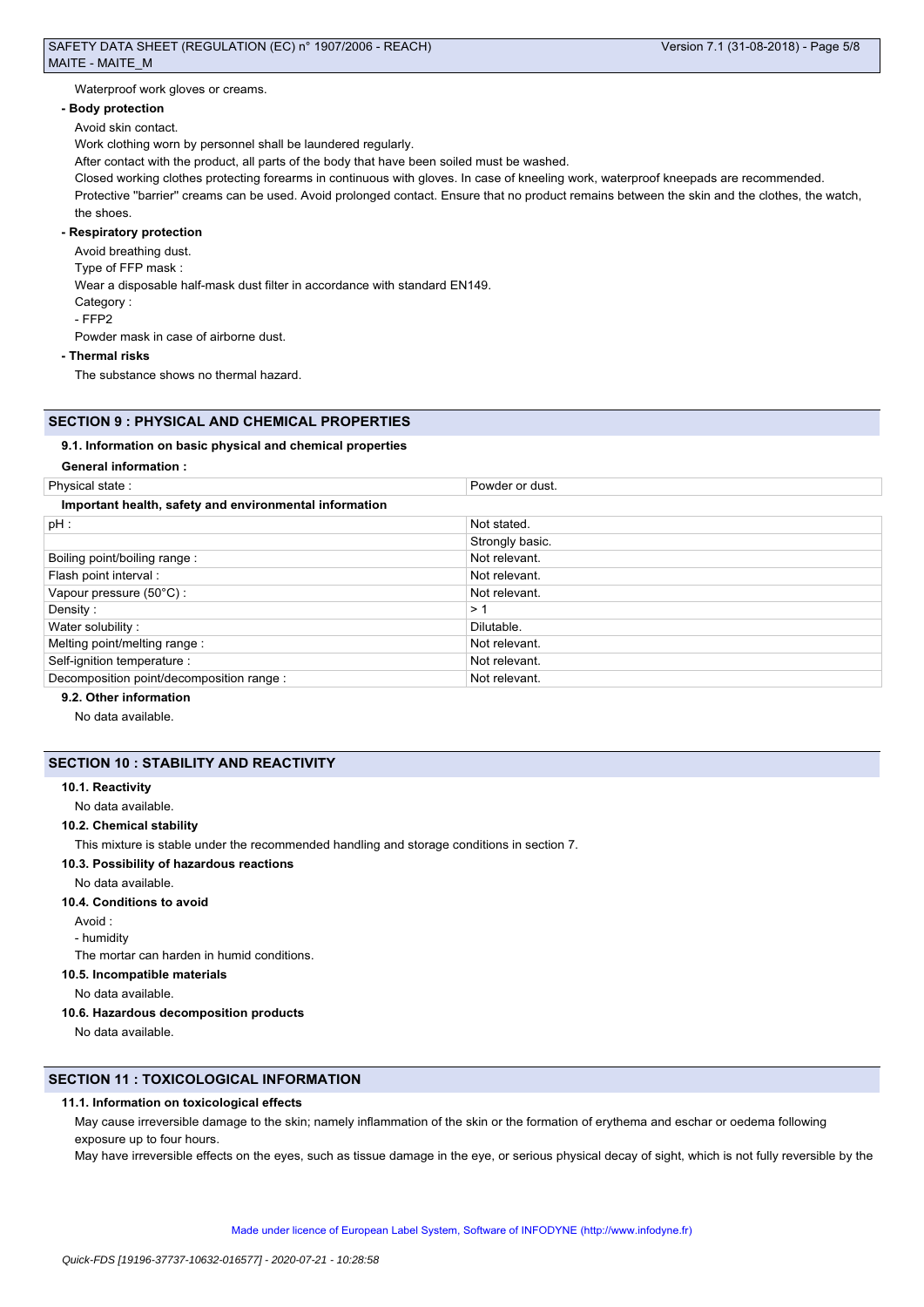end of observation at 21 days.

Serious eye damage is typified by the destruction of cornea, persistent corneal opacity and iritis.

In the event of dust formed by mechanical action (sanding, sawing, etc..), this dust may cause irritation by inhalation and contact with eyes. May cause an allergic reaction by skin contact.

## **11.1.1. Substances**

### **Acute toxicity :**

| PORTLAND CEMENT CLINKER (CAS: 65997-15-1)<br>Dermal route:                                            | LD50 > 2000 mg/kg<br>Species: Rabbit |
|-------------------------------------------------------------------------------------------------------|--------------------------------------|
| NATURAL CALCIUM CARBONATE (CAS: 1317-65-3)<br>Oral route:                                             | $LD50 > 5000$ mg/kg<br>Species : Rat |
| QUARTZ (CAS: 14808-60-7)<br>Oral route:                                                               | LD50 > 2000 mg/kg                    |
| Dermal route:                                                                                         | LD50 > 2000 mg/kg                    |
| Serious damage to eyes/eye irritation :<br>PORTLAND CEMENT CLINKER (CAS: 65997-15-1)<br>Corneal haze: | Average score = $128$                |

#### **11.1.2. Mixture**

#### **Skin corrosion/skin irritation :**

In case of damp skin, the partial hydration of cement increases the pH and can irritate the skin. A prolonged contact with a cement paste can induce skin burning.

#### **Serious damage to eyes/eye irritation :**

The cement can induce eyelids irritation (blepharitis), corneal irritation (conjunctivitis) and create eyeball injury.

#### **Respiratory or skin sensitisation :**

The cement can induce irritation of the respiratory tract and a nasal mucous inflammation. In extreme case, mucous erosion has been observed. Prolonged exposure without proper protection (gloves) can cause skin irritation (fissural dermatitis). In subjects prone to allergies, these lesions may precede an allergy to certain elements present in trace amounts in the cement. Other lesions may be encountered with unprotected prolonged conctact. They usually appear on fingers fissural dermatitis, ulcers, kyperkératoses. May cause an allergic skin reaction.

#### **Other information**

If significant swallowed, cement is caustic for the digestive tract, it may cause burns of the mouth, oesophagus and stomach.

#### **SECTION 12 : ECOLOGICAL INFORMATION**

### **12.1. Toxicity**

#### **12.1.1. Substances**

| NATURAL CALCIUM CARBONATE (CAS: 1317-65-3) |                                                                 |
|--------------------------------------------|-----------------------------------------------------------------|
| Fish toxicity:                             | $LC50 > 10000$ mg/l                                             |
|                                            | Species: Oncorhynchus mykiss                                    |
|                                            | Duration of exposure: 96 h                                      |
| Crustacean toxicity:                       | $EC50 > 1000$ mg/l                                              |
|                                            | Species : Daphnia magna                                         |
|                                            | Duration of exposure: 48 h                                      |
| Algae toxicity:                            | $ECr50 > 200$ mg/l                                              |
|                                            | Species : Desmodesmus subspicatus<br>Duration of exposure: 72 h |
|                                            |                                                                 |

#### **12.1.2. Mixtures**

The product must not be allowed to run into drains or waterways.

#### **12.2. Persistence and degradability**

No data available.

#### **12.3. Bioaccumulative potential**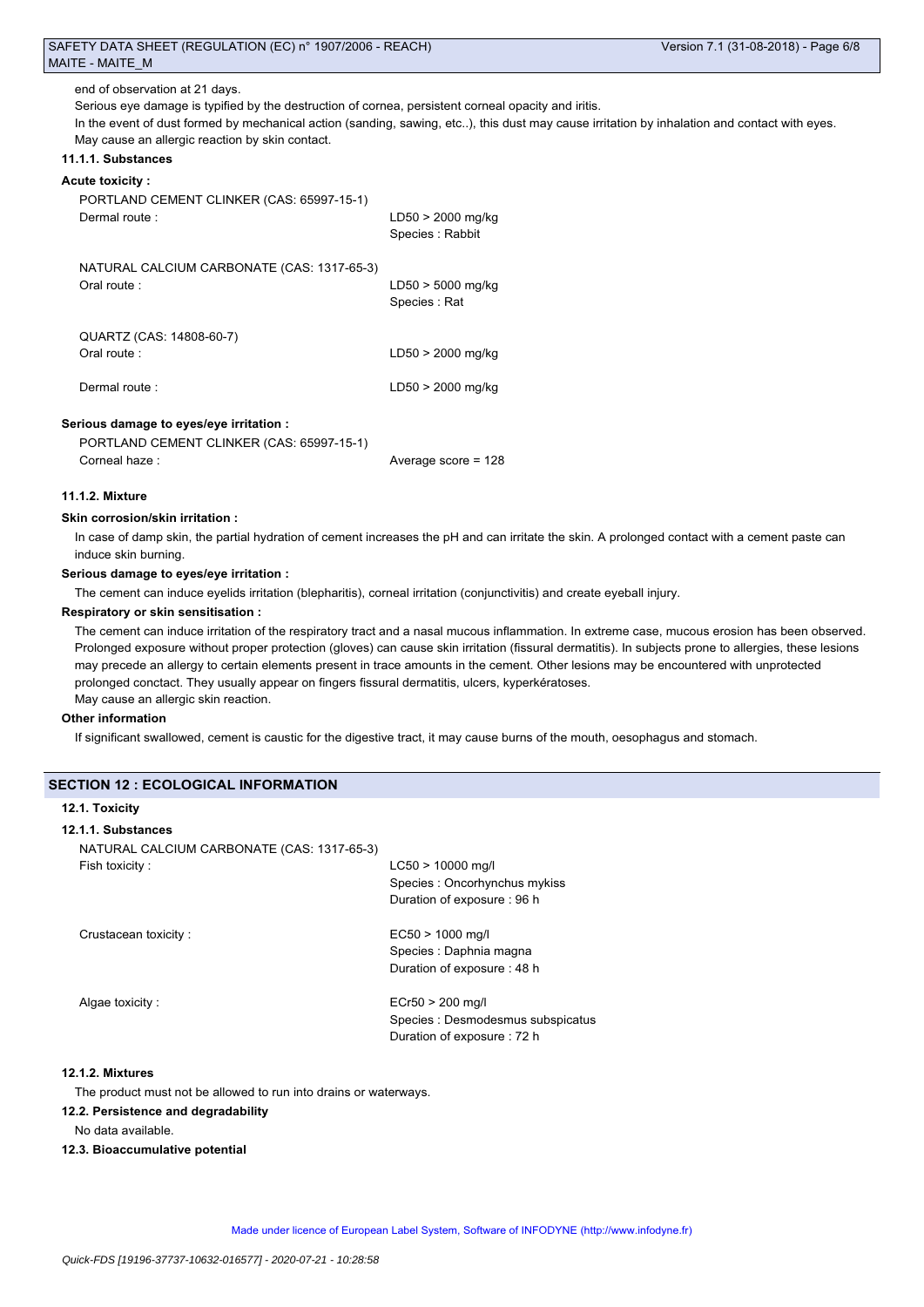none.

#### **12.4. Mobility in soil**

none.

#### **12.5. Results of PBT and vPvB assessment**

No data available.

#### **12.6. Other adverse effects**

In case of accidental pouring in waste water, the product causes a low pH rise . Cement is a stable material that permanently fixes its compounds and makes them insoluble.

## **SECTION 13 : DISPOSAL CONSIDERATIONS**

Proper waste management of the mixture and/or its container must be determined in accordance with Directive 2008/98/EC.

#### **13.1. Waste treatment methods**

Do not pour into drains or waterways.

After curing, the mortar can be removed like other construction debris and stored in landfills in accordance with appropriate regulations.

#### **Waste :**

Waste management is carried out without endangering human health, without harming the environment and, in particular without risk to water, air, soil, plants or animals.

Recycle or dispose of waste in compliance with current legislation, preferably via a certified collector or company.

Do not contaminate the ground or water with waste, do not dispose of waste into the environment.

#### **Soiled packaging :**

Empty container completely. Keep label(s) on container.

Give to a certified disposal contractor.

**Codes of wastes (Decision 2014/955/EC, Directive 2008/98/EEC on hazardous waste) :**

17 01 01 concrete

#### **SECTION 14 : TRANSPORT INFORMATION**

Exempt from transport classification and labelling.

# **14.1. UN number**

-

-

-

-

-

-

**14.2. UN proper shipping name**

**14.3. Transport hazard class(es)**

**14.4. Packing group**

- **14.5. Environmental hazards**
- **14.6. Special precautions for user**

## **SECTION 15 : REGULATORY INFORMATION**

**15.1. Safety, health and environmental regulations/legislation specific for the substance or mixture**

**- Classification and labelling information included in section 2:**

The following regulations have been used:

- EU Regulation No. 1272/2008 amended by EU Regulation No. 2017/776 (ATP 10)

**- Container information:**

- No data available.
- **Particular provisions :**

No data available.

**- Standardised American system for the identification of hazards presented by the product in view of emergency procedures (NFPA 704) :** NFPA 704, Labelling: Health=3 Inflammability=1 Instability/Reactivity=1 Specific Risk=none